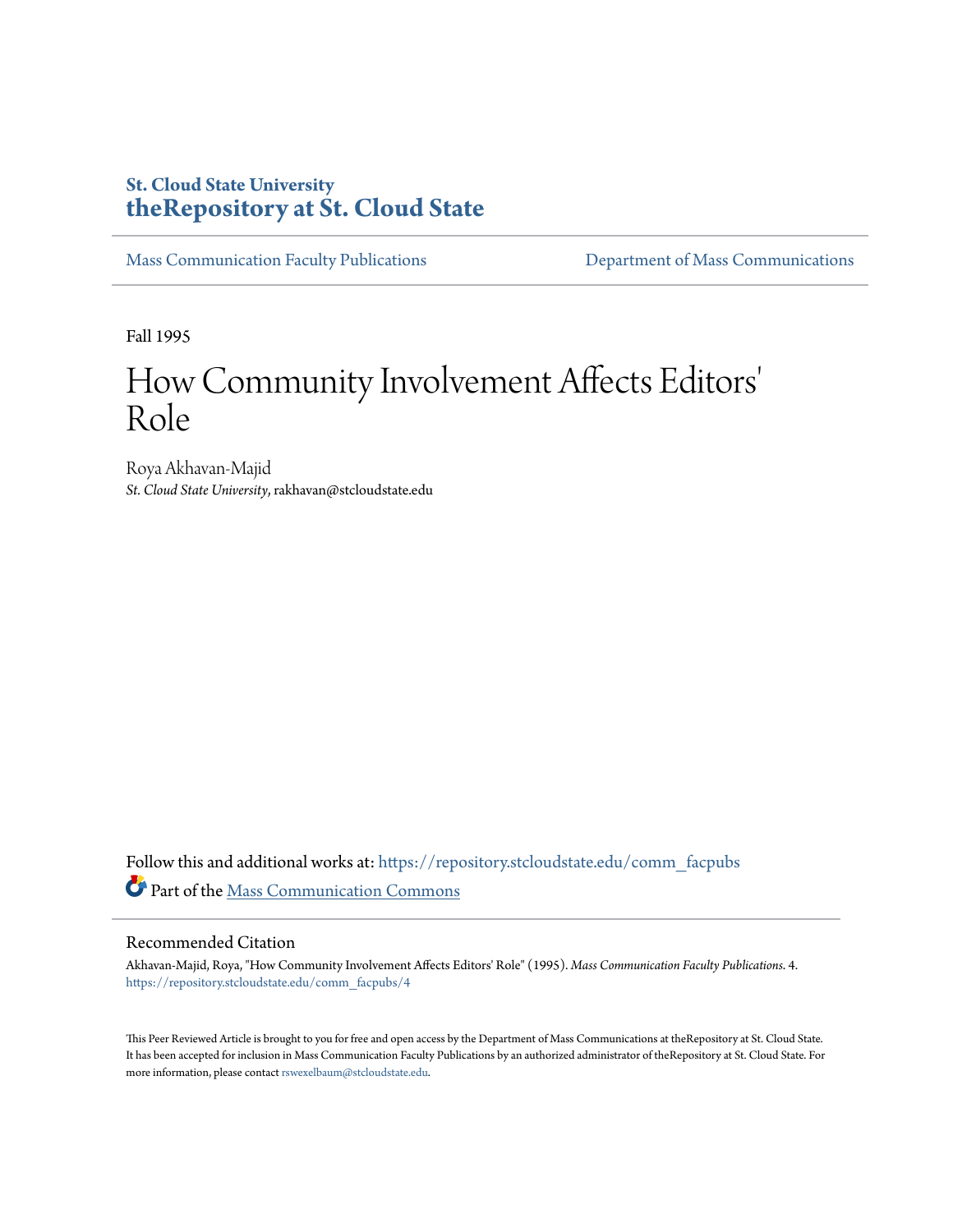# **How community involvement affects editors' role**

#### *by Roya Akhavan-Majid*

*The majority of editors surveyed indicated some degree of community involvement, but such involvement does not seem to have substantial effect on their watchdog role.* 

The question of whether journalists should become involved in civic causes and community organizations has been a topic of perpetual debate within the academy and the profession. For the individual journalist, the quandary is based primarily in the tension between two conflicting ethical responsibilities; performance of civic duty vs. preservation of journalistic objectivity.

Within the academy, the concern has centered primarily on the potential threat posed by such involvement to the Libertarian ideal of an independent press system serving the interest of a democratic society.

Despite the heated debate surrounding this issue, no systematic studies to date have attempted an examination of three central questions;

- the extent and nature of current community involvement by media professionals,
- the major determinants of such involvement, and
- the effects, if any, on professional values and orientation

The present study is designed to address these questions.

#### **An overview**

Historical studies of the press in the United States present evidence of a long-standing tradition of involvement by newspaper publishers in the civic, commercial, and political affairs of their communities. As Gene Burd has pointed out, "earlier publishers were often types of city planners who were activists frequently involved in decisions on site selections for community projects and the selection of political candidates."<sup>1</sup>

Recent evidence has shown that heavy publisher involvement in community affairs continues to this day. Indeed, it is not uncommon for newspaper publishers to go beyond active membership in civic organizations and hold political office. A 1985 study by Don Sneed and Daniel Riffe of five communities whose newspaper publishers concurrently held political office, for example, listed at least another 100 towns in which the newspaper publisher held dual roles, often holding such prominent political positions as sheriff, city council member, and senator.<sup>2</sup>

While extensive civic and community involvement by publishers has long been a fact of life in the American press system, the extent to which the same publishers have allowed their news-editorial staff members to engage in community activities has varied over time.

The first wave of restrictions on community involvement by journalists came in the early 20th century, following the growth of the concept of objective journalism and the ideology of an independent press system.<sup>3</sup> These restrictions reached their peak in the 1970s as a result of what John Webster has called "the societal rift surrounding the Vietnam conflict and the Watergate scandal [that] eroded confidence in the American establishment and institutions."<sup>4</sup>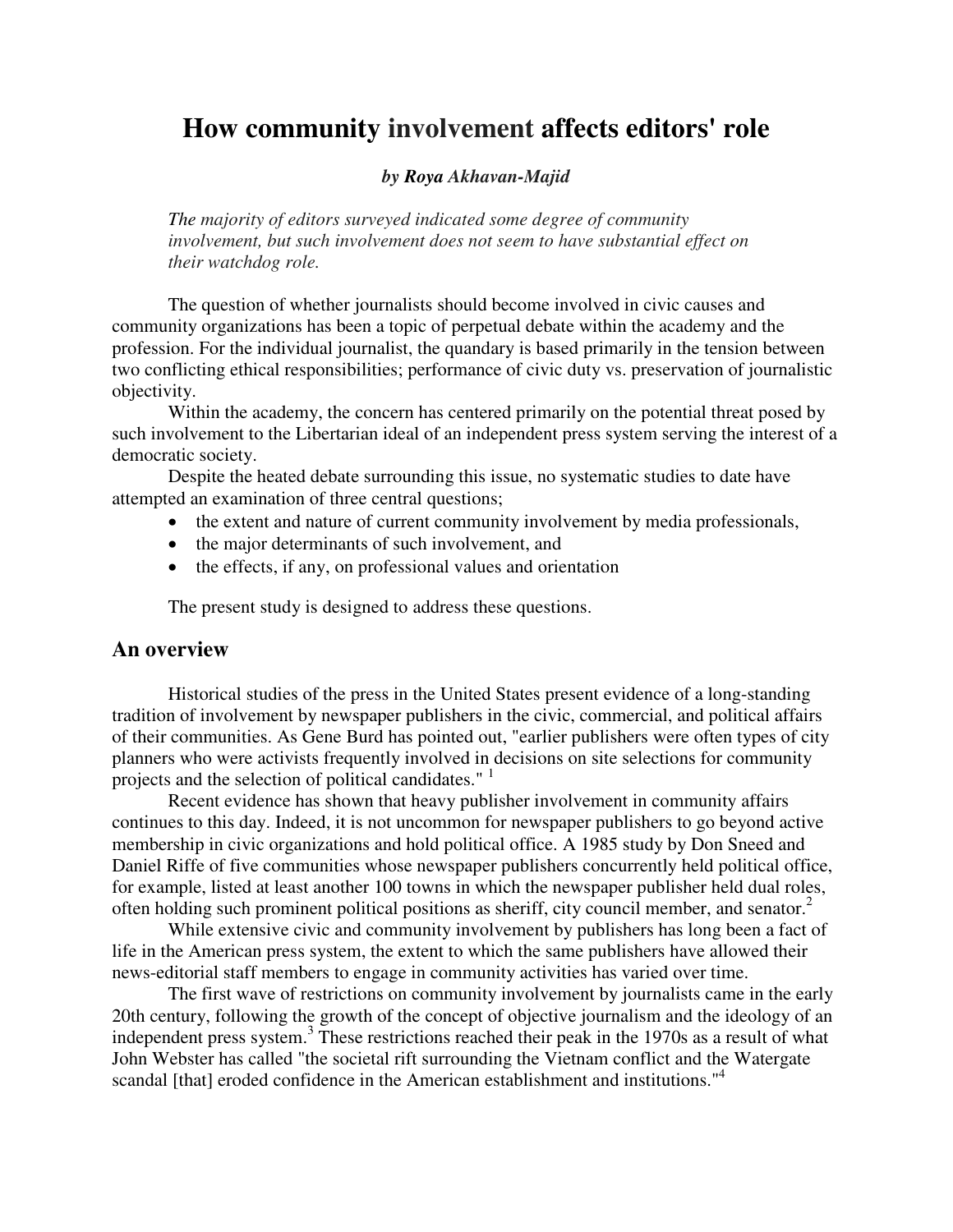Since the early 1990s, however, the pendulum appears to have swung back in the direction of greater community and civic involvement by newspaper organizations, in the context of a movement which reflects a new, and somewhat unexpected, convergence of economic and intellectual motivations.<sup>5</sup>

Maintaining an active personal presence among the community's business and political elites who function as major sources of news and advertising revenue for the newspaper has long been considered as a sound business practice by newspaper publishers. More recently, however, a new set of economic factors has been added to this equation, leading the publishers to encourage an entirely different kind of activism on the part of their newspaper organizations.

For nearly a decade, newspapers have faced an uncertain economic future characterized by declining advertising revenues and a failure to attract younger readers. Subsequently, a growing number of newspaper executives has begun to seek a solution to this decline by encouraging their newspapers to take on a *change agent* role in the community; to sponsor workshops, to hold town meetings, to encourage citizens to vote, and to help attract new industry into the area.<sup>6</sup> To many publishers, this movement toward *public journalism*<sup>7</sup> represents a novel approach to boosting revenues through greater visibility and increasing relevance to the economic and political life of the community.

This new spirit of community activism, however, cannot be accounted for merely on the basis of newspaper economics. Many media critics, coming from a camp directly opposite that of profit-minded executives, have long advocated greater community involvement by journalists as part of an entirely different approach to journalism; one that encourages and empowers, rather than inhibits, the journalist to take action toward positive social change.

The advocacy on the part of these critics in favor of community involvement by journalists rests, in part, on a complete rejection of the traditional notion of *objectivity* as a professional myth; a myth which has long been used by journalists to help them "deny responsibility for what is covered and how it is covered."<sup>8</sup> The restrictions against active civic involvement by journalists, these critics argue, have served primarily as a means of maintaining the pretense of political neutrality in the press, despite the fact that the press is, indeed, "one of the most political institutions in our society."<sup>9</sup> The press in the United States should thus face up to its social and political responsibilities, and encourage journalists to replace their false pretense of *objectivity* with an open expression of *moral engagement*<sup>10</sup> in all aspects of their civic, community, and professional life.

At another level, public journalism may be considered to reflect a trend toward reasserting the personal freedom of the journalist to engage in community affairs. As John Merrill has argued, historically, the notion of press freedom has not always translated into personal freedom for the journalist. Rather, there has been a prevailing assumption that "the journalist is simply another employee and will conform to the corporate structure, taking orders and relinquishing his or her autonomy in journalistic matters to the institutional freedom of the press."<sup>11</sup> Gradually, with the willing compliance of many journalists, journalistic freedoms have been traded in for the comfort and predictability of institutional routines. In this context, public journalism may be considered to reflect a shift away from institutionally-enforced routines toward a wider range of choice and personal freedom for the journalist.

As may be expected, however, the current trend toward civic involvement by journalists is not without its critics. The increasingly heated debate carried out within the pages of newspaper trade publications indicates that many journalists and academics continue to view this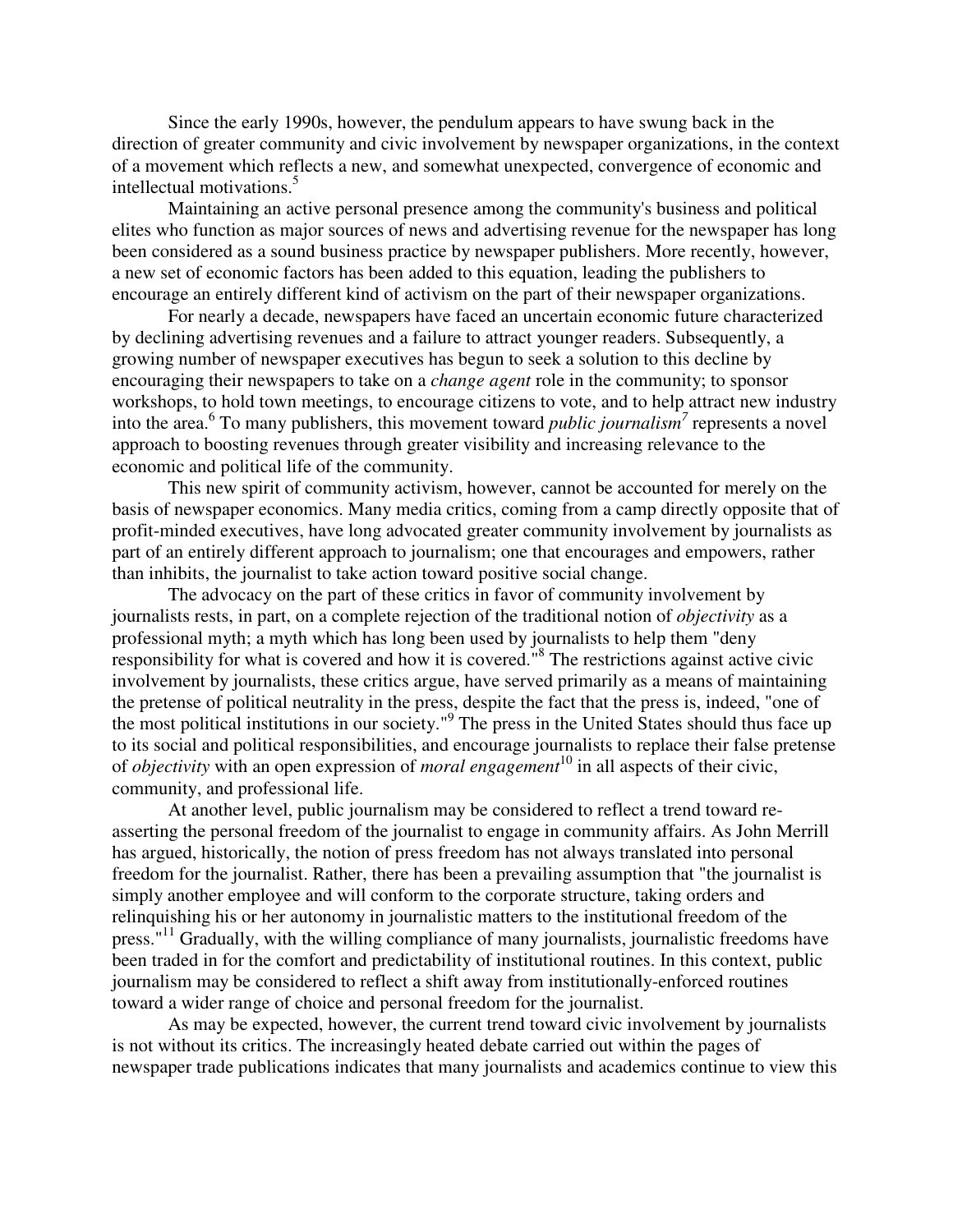as a "dangerous trend which risks co-opting the newspaper as an independent voice of the community" and threatens to turn journalists into "cheerleaders for the establishment."<sup>12</sup>

# **Research hypotheses**

Despite the increasingly heated debate surrounding the issue, few studies to date have attempted a systematic examination of the extent, nature, determinants, and effects of community involvement by journalists. To the extent that they do exist, studies in this area have either focused on documenting specific cases of publisher involvement in community affairs,  $^{13}$  or sought to analyze the ethical dilemmas and offer solutions to those media professionals and executives who wish to engage in community leadership.<sup>14</sup> In addition, while the extensive involvement in community affairs by publishers and the restrictions placed on reporters against such involvement have, to some extent, been documented, the role of the newspaper editors, who are in a position to shape both managerial policy and the overall character of the newspaper content, has remained largely unexamined.

Are editors involved primarily in grass-roots community activities such as Boy Scouts, PTA, and Community Theater, or in elite-oriented organizations such as chambers of commerce and bank directorates? Do such structural variables as size of the newspaper and type of ownership, or such personal variables as age and political affiliation, make a difference in the level of involvement? Do highly active editors perceive their professional tasks and editorial mission differently than those who are not involved in community organizations?<sup>15</sup>

The debate regarding community involvement by editors has tended to focus primarily on the potential for gradual integration of newspaper editors into the local elite power structures and the subsequent impact on their willingness to investigate and criticize those elites. Reflecting these concerns, the present study tested the following hypothesis:

#### • **Editors who are active in community organizations will be less likely than non-active editors to perceive their professional role as a watchdog or adversary of government and business elites.**

While active community involvement may be deemed as a deterrent against taking an adversarial stance toward the local elites typically represented in community organizations, one may also expect such involvement to be associated with a desire to take leadership in social policy and economic planning and reform within the community. It was, therefore, further hypothesized in this study that:

#### • **Editors who are active in community organizations will be more likely than nonactive editors to perceive their professional role as active agents in the policymaking process.**

Based on historical and anecdotal evidence, which points to a high level of community involvement by editors of small community newspapers, it was further expected in this study that the size of the newspaper would be a major structural determinant of community involvement by editors:

#### • **Editors of small newspaper organizations will be more heavily involved in community activities than those in the medium and large newspapers.**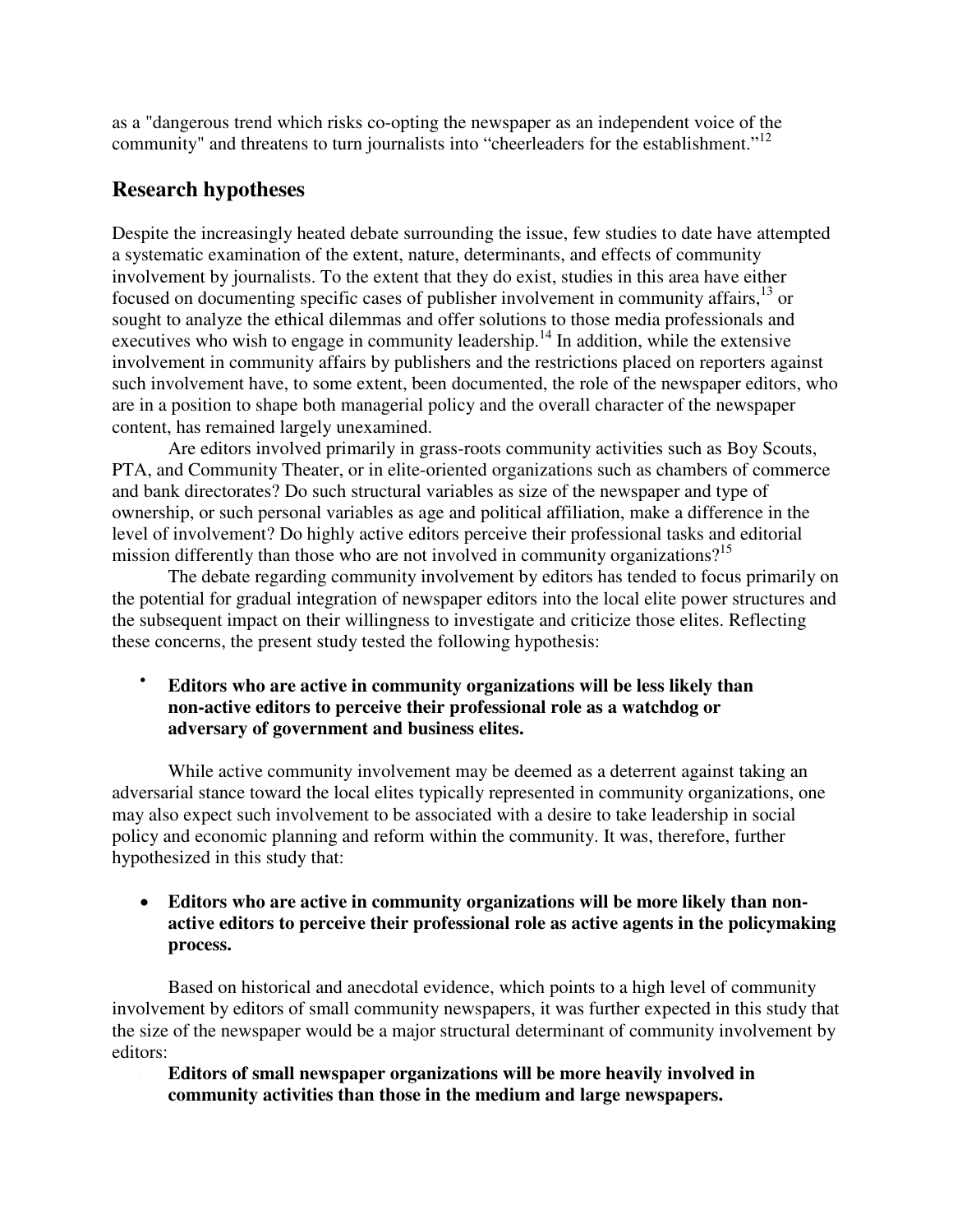## **Method**

In order to conduct the study, a systematic sample of  $468$  editors<sup>16</sup> was drawn, using the **Editor & Publisher Yearbook**. The sample was stratified by size, representing equal numbers of small (20,000 and below circulation) medium (20,001 to 70,000 circulation) and large (70,001-plus circulation) newspapers.<sup>17</sup> A response rate of 56 percent was achieved after two mailings of the questionnaire.

In order to assess the nature of involvement, an open-ended question was included in the survey, asking the editors to list the civic and community organizations of which they were an *active member.* The responses to this question were subsequently coded into the following categories:

- 1) business/commercial (e.g., chamber of commerce, bank directorate, city planning commission),
- 2) Community service (e.g., Lion's Club, Rotary Club, Kiwanis),
- 3) charitable/philanthropic, (e.g., American Heart Association, United Way),
- 4) Cultural/artistic (e.g., community theater. Arts Council),
- 5) youth/scholastic (e.g., PTA, Boy/Girl Scouts),
- 6) religious
- 7) Environmental (e.g., Sierra Club),
- 8) Fraternal (e.g., Greek organizations).

The conceptualization and measurement of editorial role perceptions in this study was based, in part, on previous studies of journalistic role perceptions conducted by John Johnstone, Edward Slawski, and William Bowman,<sup>18</sup> and David Weaver and Cleveland Wilhoit.<sup>19</sup> In their classic 1976 study of professional values among American journalists, Johnstone et. Al. used the terms *participant* and *neutral* to refer to two distinct modes of journalistic role perceptions (i.e., the journalist as an active agent in the discovery and interpretation of news vs. the journalist as a passive transmission link dispensing information to the public).

In the Johnstone *et al* study, the items on the role perception scale defining *participant* values were:

- investigate statements made by government officials;
- provide analysis and interpretation of complex problems; and
- discuss national policy while it is still being developed.

The items defining the "neutral" orientation were:

- get information to the public quickly;
- concentrate on news of interest to the widest public;
- provide entertainment and relaxation;
- avoid stories with unverified content; and
- develop intellectual and cultural interests of the public.

While employing the same role perception scale, in a more recent study Weaver and Wilhoit introduced the two new terms, *interpreter* and *disseminator,* to replace *participant* and *neutral.* They also added a new category, termed *adversarial,* to the scale, defined by the following items: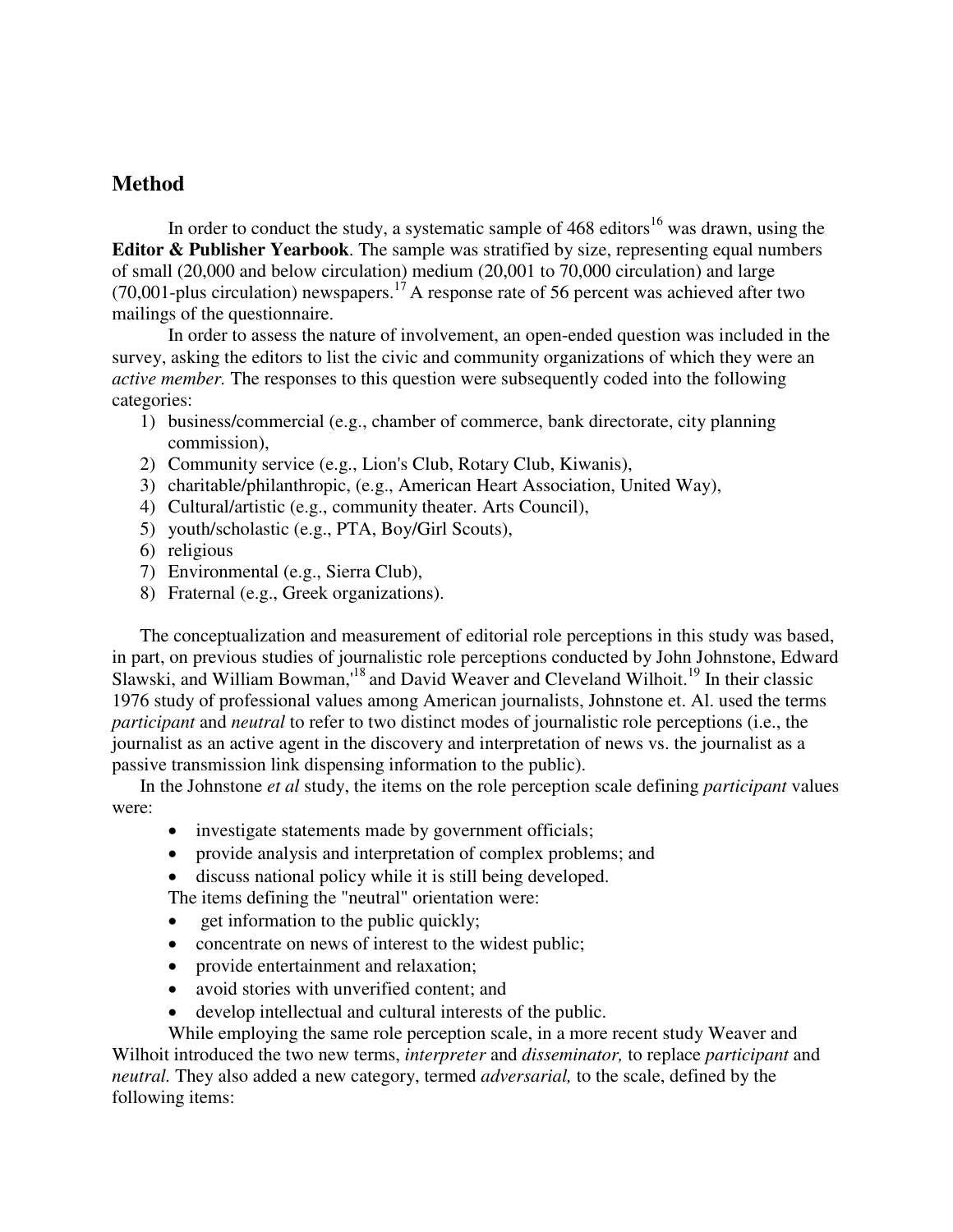- function as an adversary of the government; and
- function as an adversary of business.

The present study included almost all of the items previously used by Johnstone *et al* and Weaver and Wilhoit<sup>20</sup> but went further to address additional sets of professional values. In order to expand the conceptual reach of the role perception scale, the following new items were added to the questionnaire in this study:

- provide critical evaluation of local government performance;
- function as a watchdog of people in positions of power;
- expose unethical practices of elected officials;
- function as a watchdog of business on behalf of consumers;
- promote social reform;
- create awareness about global problems; and
- raise consciousness about global interdependence.

#### **Results**

The study indicated a relatively high level of community involvement among daily newspaper editors (51 percent). Community service organizations, such as the Rotary Club, Lion's Club, and Kiwanis, were listed most frequently by the editors (37 percent), with business/commercial organizations, such as chambers of commerce, city planning commissions, and board directorates, being the second largest category (20 percent). Charitable organizations were listed by 13.5 percent of the editors, youth/scholastic by 11.1 percent, cultural/artistic by 9.9 percent, religious organizations by 5.6 percent and environmental groups by .4 percent.

Overall, organizational membership by editors was concentrated in community service and business/commercial organizations which placed them in close contact with the local elites.

As hypothesized, newspaper size proved to be a major determinant of community involvement by editors. **(See Table 1)** A large majority (71.4 percent) of the small newspaper editors reported involvement as compared with 62.6 percent at the medium and 27.4 percent at the large newspapers.  $(p<.05)$ 

Type of ownership, however, did not have a significant influence on level of involvement. Chain-owned and independent newspaper editors engaged in community activities at similar rates.

Another significant determinant of involvement was political affiliation. Republicans were the most involved (72.2 percent), with the Democrats and Independents reporting involvement at the rates of *55.7* percent and 45.4 percent respectively. (p< .05)

Age was also a significant factor in community involvement; older editors were more likely to be active in the community than the younger ones. Eighty percent of the editors above the age of 61 were active as compared with 50.3 percent of those between the ages of 41 and 60 and 46.2 percent of those between the ages of 21 and 40. ( $p < .05$ )

As hypothesized, active and non-active editors differed significantly in the aggregate on their response to the item, "promote social reform," with the active editors being significantly more likely to endorse this editorial task. **(See Table 2)**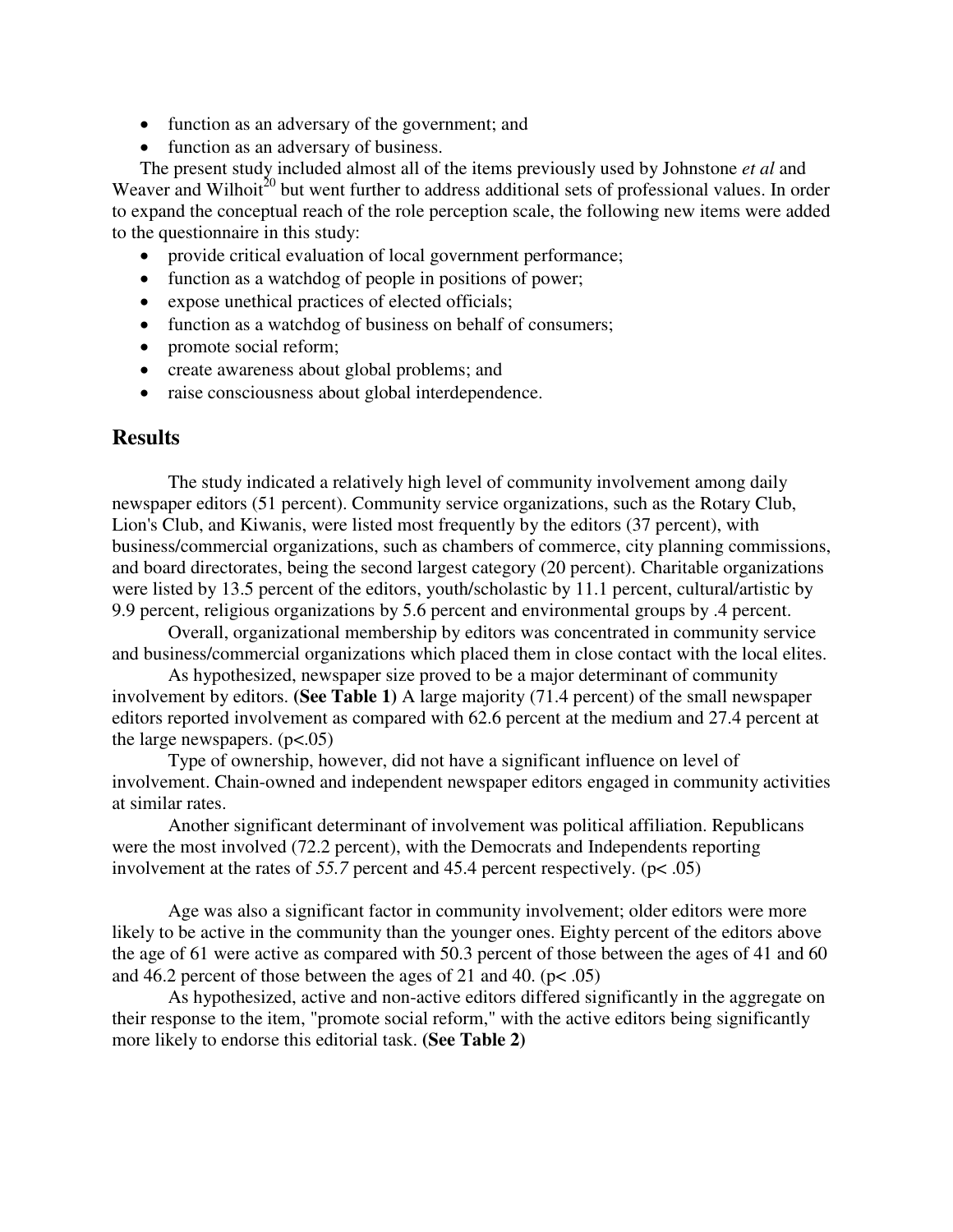## **Table 1:** *Percentage of active and non-active editors by newspaper size*

|                 | <b>Active</b> | Non-active |
|-----------------|---------------|------------|
| $Large(N=95)$   | 27.4%         | 72.6%      |
| Medium $(N=99)$ | 62.6%         | 37.4%      |
| Small( $N=63$ ) | 71.4%         | 28.6%      |

*Chi-square, p* < *.05* 

**Table 2:** *Mean responses of active and non-active editors* 

|                                                        | Active    | Non-active |
|--------------------------------------------------------|-----------|------------|
| Get information to the public quickly                  | 3.78      | 3.78       |
| Concentrate on news of interest to the widest public   | 3.46      | 3.50       |
| <b>Provide entertainment and relaxation</b>            | 2.72      | 2.80       |
| Discuss national policy while it is still being        | 2.97      | 3.13       |
| developed                                              |           |            |
| Provide analysis and interpretation of complex         | 3.34      | 3.43       |
| problems                                               |           |            |
| Investigate statements made by government              | 3.26      | 3.33       |
| officials                                              |           |            |
| Create awareness about global problems                 | 2.74      | 2.92       |
| Raise consciousness about global interdependence       | 2.43      | 2.41       |
| Function as an adversary of the government             | 2.29      | 2.35       |
| Function as an adversary of big business               | 1.86      | 1.98       |
| Provide critical evaluation of local government        | 3.64      | 3.58       |
| performance                                            |           |            |
| Promote social reform*                                 | 2.66      | 2.42       |
| Function as a watchdog of people in positions of       | 3.60      | 3.67       |
| power                                                  |           |            |
| <b>Expose unethical practices of elected officials</b> | 3.64      | 3.72       |
| Function as a watchdog of business on behalf of        | 2.93      | 3.06       |
| customers                                              |           |            |
|                                                        | $(N=133)$ | $(N=125)$  |

*Note: The response scale ranged from a low of 1 ("not at all important") to a high of 4 ("extremely important").*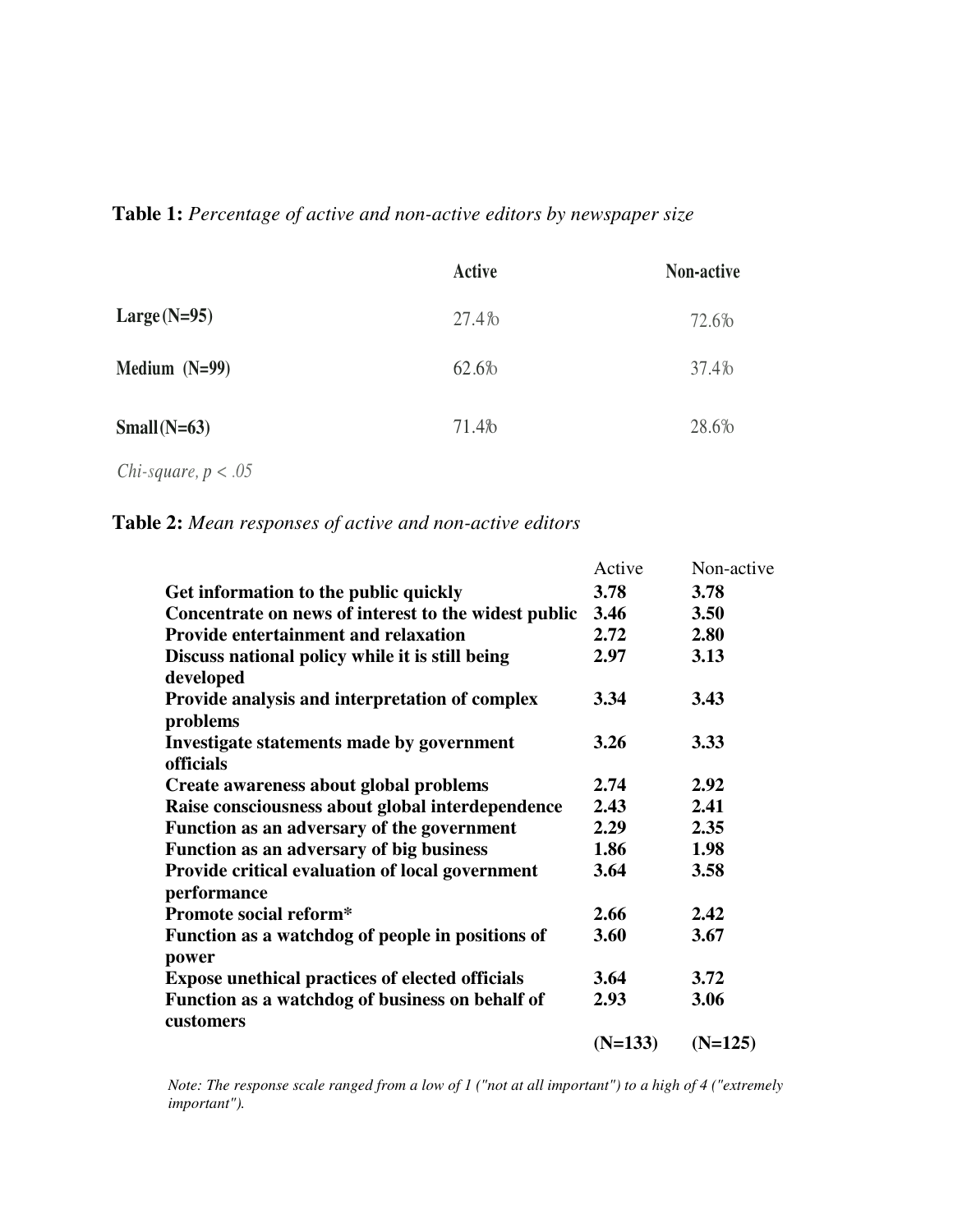#### *t-test,p<.05 'Indicates significance*

Given that newspaper size was found to be a significant factor in the level of involvement, the active and non-active editors were further compared on their role perceptions within each newspaper size.

Within the large newspapers, the active editors were, once again, more likely than nonactive editors to endorse "promote social reform," indicating a desire to actively participate in bringing about change within the community. The active editors, however, were less likely to endorse ''function as a watchdog of people in positions of power," although in general they did place a high level of emphasis on this editorial task. **(See Table** 3)

#### **Table 3**: *Mean responses of large newspaper editors active vs non-active*

|                                                                | Active   | Non-active |
|----------------------------------------------------------------|----------|------------|
| Get information to the public quickly                          | 3.65     | 3.78       |
| Concentrate on news of interest to the widest<br>public*       | 3.30     | 3.60       |
| <b>Provide entertainment and relaxation</b>                    | 2.69     | 2.85       |
| Discuss national policy while it is still being<br>developed   | 3.30     | 3.40       |
| Provide analysis and interpretation of complex<br>problems     | 3.61     | 3.71       |
| Investigate statements made by government<br><b>officials</b>  | 3.34     | 3.46       |
| Create awareness about global problems                         | 3.00     | 3.11       |
| Raise consciousness about global interdependence               | 2.80     | 2.50       |
| Function as an adversary of the government                     | 2.00     | 2.31       |
| Function as an adversary of big business                       | 2.00     | 1.98       |
| Provide critical evaluation of local government<br>performance | 3.61     | 3.58       |
| <b>Promote social reform*</b>                                  | 3.00     | 2.48       |
| Function as a watchdog of people in positions of<br>power*     | 3.46     | 3.79       |
| <b>Expose unethical practices of elected officials</b>         | 3.61     | 3.79       |
| Function as a watchdog of business on behalf of<br>customers   | 3.15     | 3.15       |
|                                                                | $(N=26)$ | $(N=69)$   |

*t-test.p< .05 \*Indicates significance*

Within the small newspapers, the comparison between the active and non-active editors showed the active editors to be significantly more likely than the non-active ones to endorse such participant/interpretive roles as "discuss national policy" and "provide analysis and interpretation of complex problems," reflecting, once again, a greater desire to actively participate in the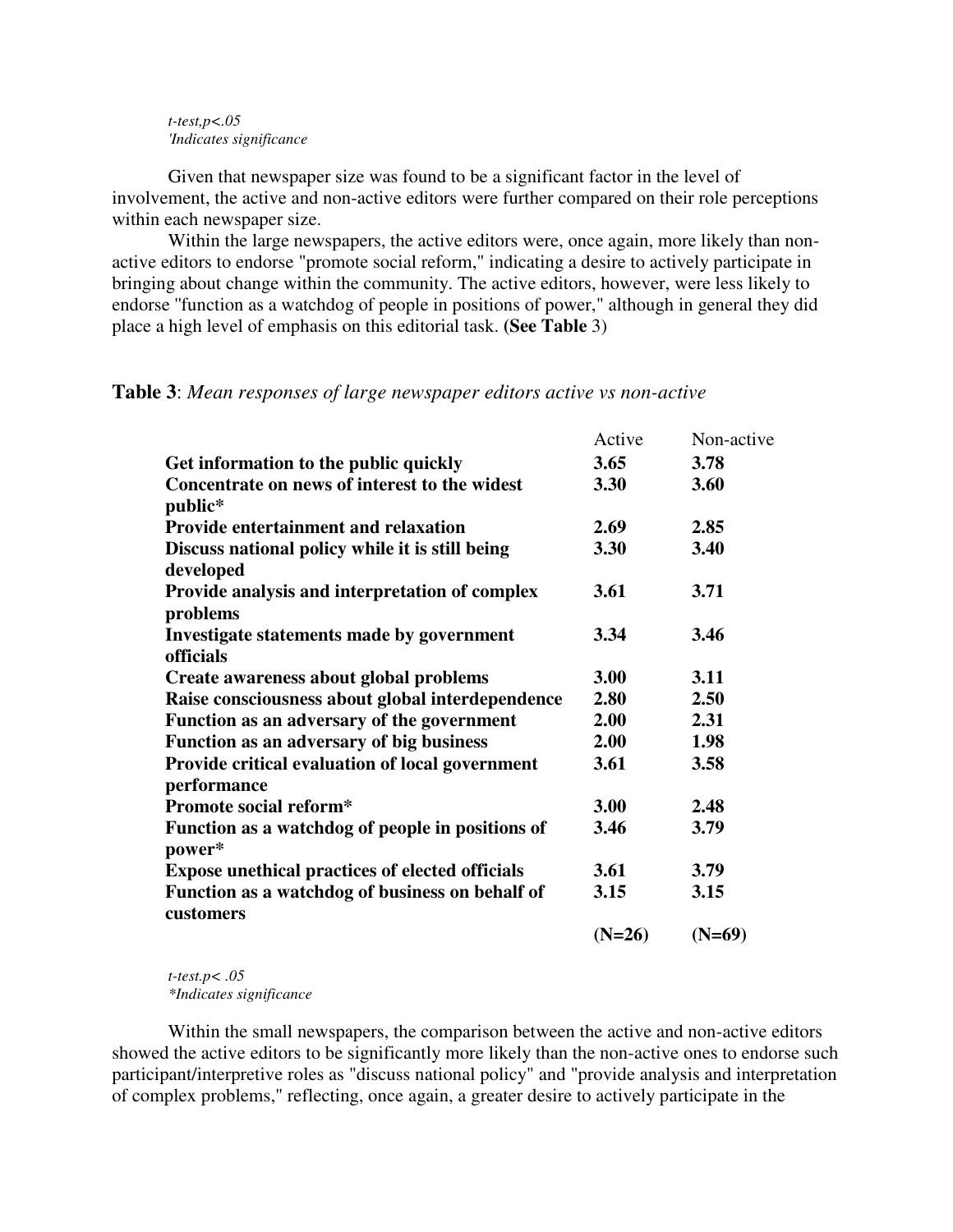policymaking process. **(See Table 4)** The active editors, however, did not significantly differ from the non-active ones on the items reflecting a watchdog or adversarial role dimension. Both groups placed an equally high level of importance on such tasks as "provide critical evaluation of local government performance," "function as a watchdog of people in positions of power," "expose unethical practices of elected officials," and "function as a watchdog of business on behalf of consumers."

| Table 4: Mean responses of small newspaper editors active vs non-active |  |  |  |  |
|-------------------------------------------------------------------------|--|--|--|--|
|                                                                         |  |  |  |  |

|                                                        | Active   | Non-active |
|--------------------------------------------------------|----------|------------|
| Get information to the public quickly                  | 3.80     | 3.73       |
| Concentrate on news of interest to the widest public   | 3.59     | 3.40       |
| <b>Provide entertainment and relaxation</b>            | 2.71     | 2.53       |
| Discuss national policy while it is still being        | 2.64     | 2.13       |
| developed*                                             |          |            |
| Provide analysis and interpretation of complex         | 3.09     | 2.53       |
| problems*                                              |          |            |
| Investigate statements made by government              | 3.14     | 2.86       |
| officials                                              |          |            |
| Create awareness about global problems                 | 2.42     | 2.20       |
| Raise consciousness about global interdependence       | 2.26     | 2.00       |
| Function as an adversary of the government             | 2.30     | 2.53       |
| Function as an adversary of big business               | 1.80     | 1.93       |
| Provide critical evaluation of local government        | 3.57     | 3.53       |
| performance                                            |          |            |
| <b>Promote social reform</b>                           | 2.59     | 2.46       |
| Function as a watchdog of people in positions of       | 3.57     | 3.46       |
| power                                                  |          |            |
| <b>Expose unethical practices of elected officials</b> | 3.57     | 3.66       |
| Function as a watchdog of business on behalf of        | 2.92     | 3.00       |
| customers                                              |          |            |
|                                                        | $(N=42)$ | $(N=15)$   |

*t-test ,p< .05 \* Indicates significance*

#### **Conclusion**

This study sought to assess the extent and type of involvement by the nation's daily newspaper editors in community organizations, illuminate the major determinants of such involvement, and measure its effects on editorial role perceptions.

 Overall, the results of the study indicate extensive involvement by editors in civic and community organizations, particularly by the editors of smaller newspapers. While editors do occasionally join grass-roots community organizations such as PTA and Scouts, they are most heavily involved in organizations which typically function a both formal (e.g., chamber of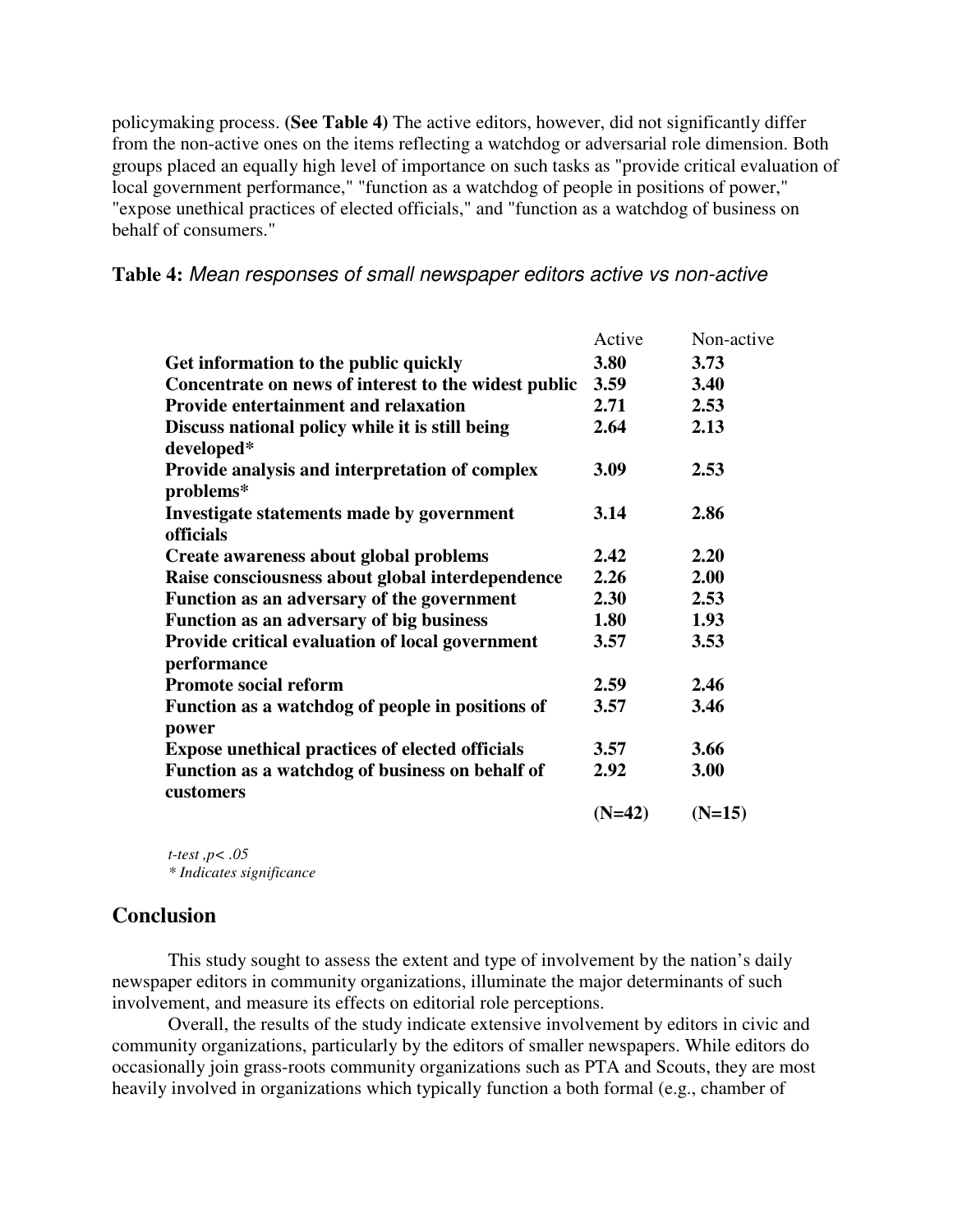commerce) and informal (e.g., Rotary Club) conduits of interaction among local community leaders and business and political elites.

With regards to the major hypotheses within the study, the results indicated clear differences between active and non-active editors in the way they view their roles. As expected, there appears to be a significant association between community involvement and a desire to take a leadership role in local policymaking and reform.

At the same time, the study lent only partial support to the primary notion against community involvement by editors; that of a potentially negative influence on their willingness to criticize local government and business performance. While the item "function as a watchdog of people in positions of power" received a lower degree of support by active editors in large newspaper organizations, the majority of the critical/watchdog items were endorsed at equally high rates by both active and non-active editors in the large, medium, and small newspapers. Overall, the desire on the part of active editors to exercise policy leadership - via the newspaper pages as well as through community involvement - was more clearly reflected in the data than a chilling effect on performing a critical/watchdog role.

## **Notes**

- 1. Gene Burd, *Objectivity and Civic Ideology: Policy and Performance Dilemmas.* Paper presented to the Qualitative Studies Division, Association for Education in Journalism and Mass Communication Annual Conference, Boston, Mass., August 1980.
- 2. Don Sneed and Daniel Riffe, **The Publisher-Public Official: Real or Imagined Conflict of Interest?** New York: Praeger, 1991.
- 3. Kristi Bunton Northington, *Split Allegiance: Small-Town Newspaper Community Involvement.* **Journal of Mass Media Ethics,** Summer 1992, pp.220-232.
- 4. John Webster, *The Publisher and Civic Activity: Civic Activism Dilemma.* **Journal of Mass Media Ethics,** Fall/Winter 1986-87, pp. 41-47.
- 5. **Editor & Publisher,** *Involvement in Community Affairs Urged by Publisher* May 14, 1993, p. 32; Tony Case, *Can Journalists Be Joiners?* **Editor and Publisher,** Jan.30, 1993, p. 15; **Editor and Publisher,** *Community Involvement is his Credo.* March 27, 1993, pp. 20-21.
- *6.* Joel Kaplan, *Shop Talk at Thirty: Newspapers and Community involvement a Slippery Slope.* **Editor and Publisher,** April 11,1992, p. 48.
- 7. Davis Merritt, **Public Journalism and Public Life.** Hillsdale, New Jersey: Lawrence Earlbaum, 1995. Also see. Jay Rosen and Davis Merritt, *Public Journalism: Theory and Practice.* An occasional paper of the Kettering Foundation, 1994.
- 8. Theodore Glasser, panel presentation. Association for Education in Journalism and Mass Communication, Atlanta, August, 1994; Theodore Glasser, *Objectivity Precludes Responsibility.* **The Quill,** February 1984.
- 9. *Ibid.,* AEJMC panel presentation.
- 10. Theodore Glasser and James Ettema, *Investigative Reporting and the Moral Order*  **Critical Studies in Mass Communication,** March 1989, pp.1-20.
- 11. John Mernll, **The Dialectic in Journalism.** Baton Rouge, Louisiana: Louisiana State University Press, 1989, pp. 113-125.